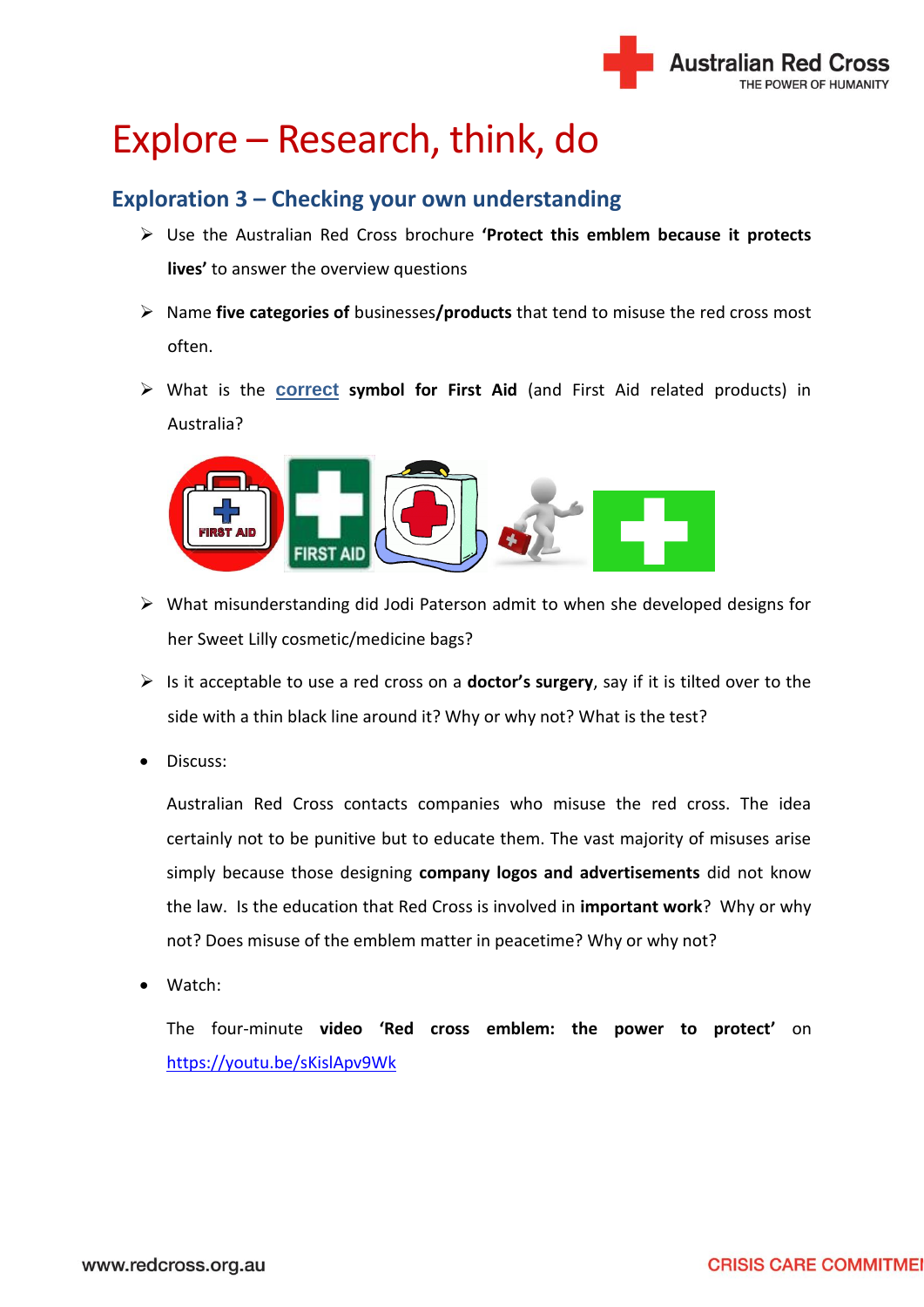#### **Auditing your school and community**

The red cross emblem has a very particular meaning: 'Don't shoot'. Its message is simple: Don't target this person, site, vehicle and so on, because **it is providing neutral and humanitarian assistance in times of war.**

How many Australians know this?

 **Devise a short questionnaire** with five questions, likely with multiple choice answers. As a class, decide on the best questions to draw out people's understanding of the emblem –

what it does and doesn't mean, how it should and shouldn't be used.

 $\triangleright$  Decide the number of your fellow school students you will need to poll to get a **representative sample**. Is it adequate to only survey those in the secondary school age range? Who else might you include?



- Do an audit of your school. Are the **First Aid kits and the sickbay correctly marked** in your school? If not, act on it – give the person in charge a copy of the brochure.
- $\triangleright$  You could also look for any misuses in your local shops, and report any to Australian Red Cross.
- $\triangleright$  Having conducted your polls and audits, assess how much Australians appear to know about the meaning of the red cross emblem.
- A media/communications class might undertake to **design an education campaign** around the school, and re-test the poll results afterwards.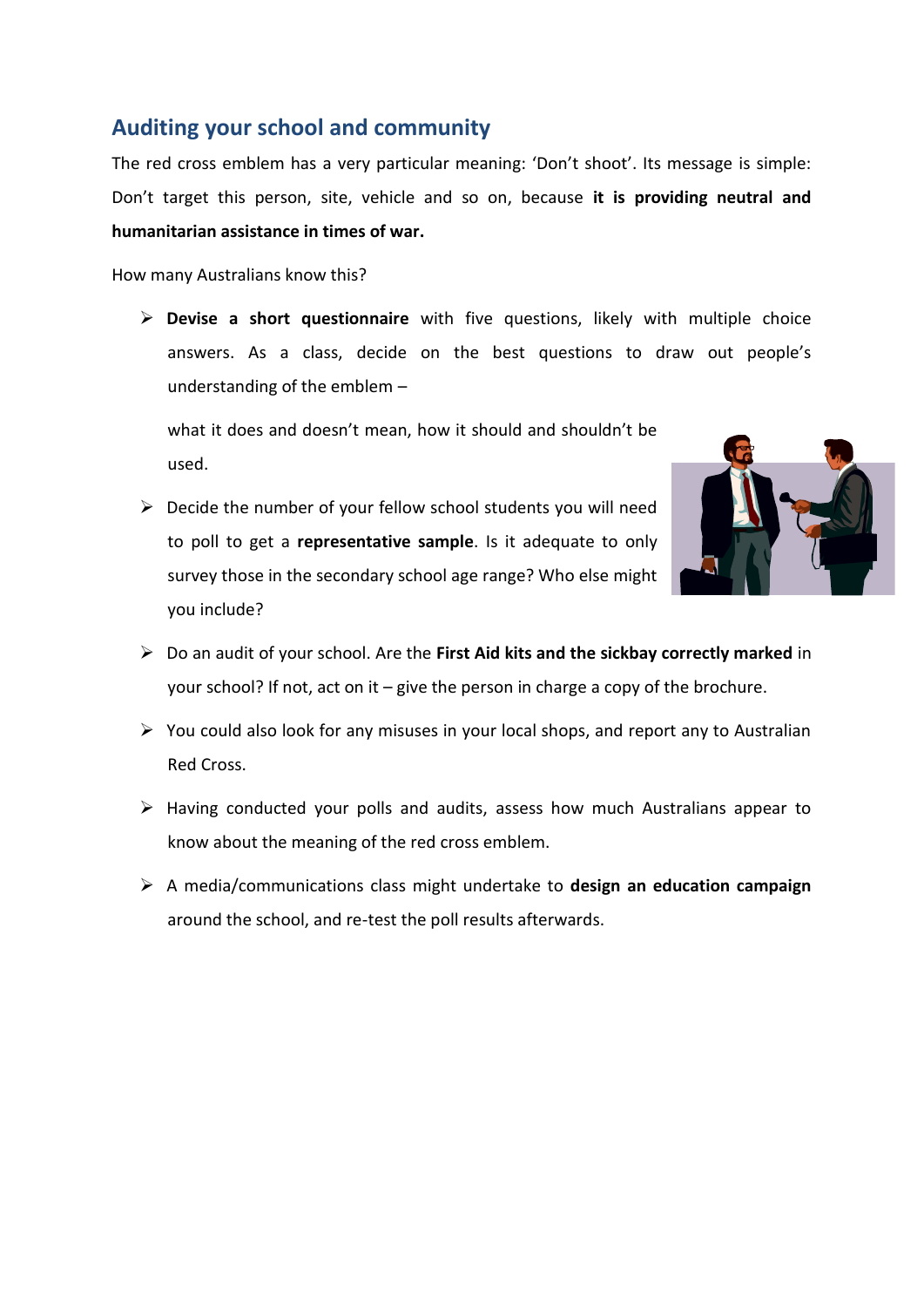## **Deliberate misuse of the emblem in war = Perfidy**

Deliberate misuse of the emblem during armed conflict is a **war crime**.



In May 2011 reports emerged from Libya that [former] President Gaddafi had used **helicopters with red cross/red crescent markings to drop sea mines into the harbour of the besieged city of Misrata** – when a marked chopper should have only been involved in humanitarian activities, like delivering relief supplies. Such a case is subject to claims and counter-claims, and the facts are difficult to establish.

Try these sources, and search even more widely to gain a wide range of reports:

<http://www.newstimeafrica.com/archives/19946>

<http://theaviationist.com/tag/benghazi/page/3/>

- What questions would you need to ask/ what further evidence would you need to gather to verify the claims about the Misrata helicopter?
- **What is perfidy**? Why is it regarded as such a serious war crime?

## **Use of emblems in today's media**

Popular movies have not helped the average person to understand the vital importance of the red cross. Many films show deliberate misuses of the emblem in war scenes, and it is suggested that these actions are **clever, or even comic**.

 $\triangleright$  Can you name any?

Today's equivalent is the **depiction of war in video games**. War games are packaged for recreation and absorb both children and adults worldwide – and if used well, they can have an important place in public education.